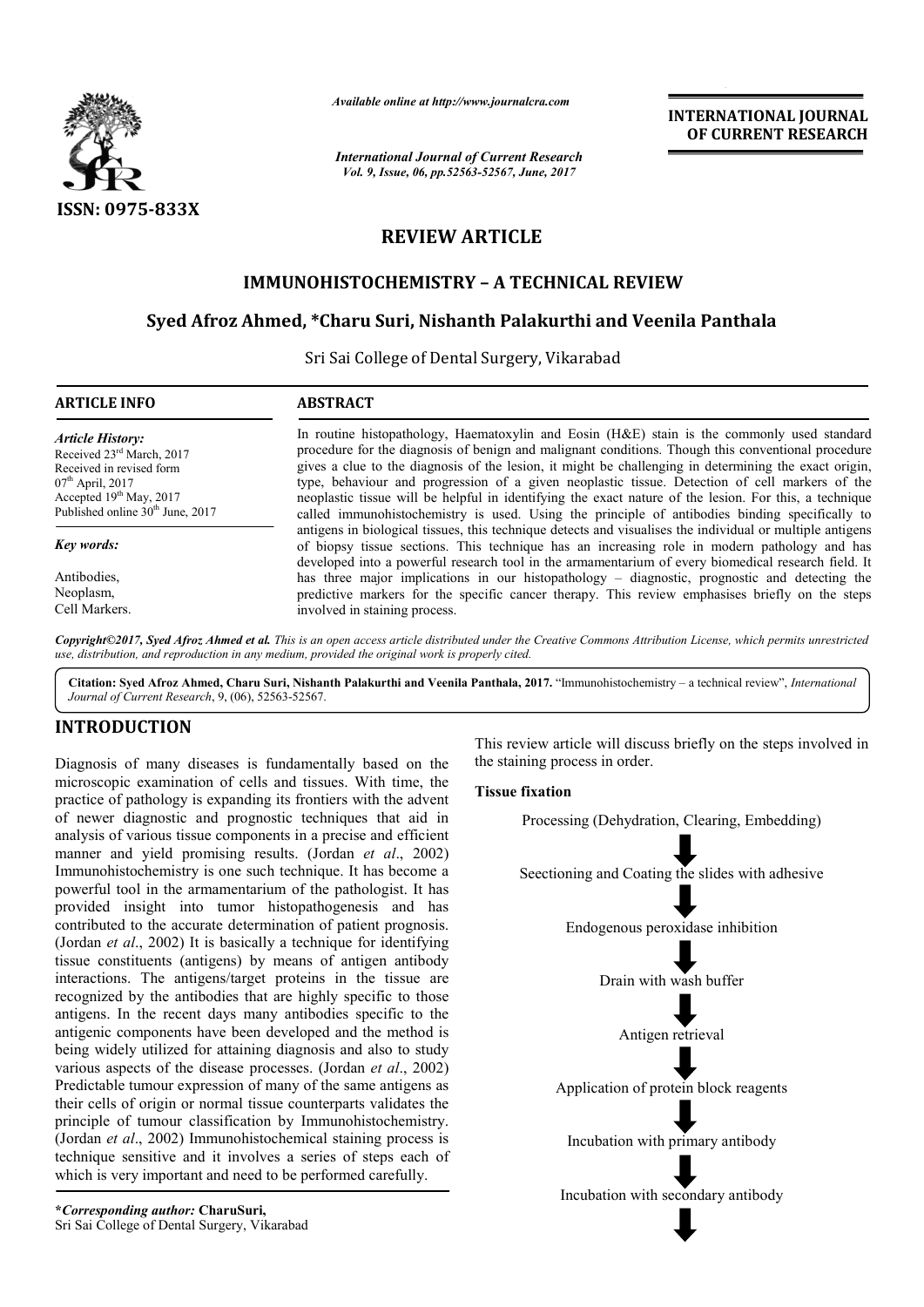

#### **Steps in technique**

#### **Tissue fixation**

It is important to establish proper fixation and processing procedure which will allow for good morphology and henceforth maximize the ability of the pathologist to identify the antigens that aid in diagnosis. Fixation in this technique should preserve the position of the antigen, whether nuclear, cytoplasmic or membrane bound and preserve as much as antigenic secondary and tertiary structure to provide target for antibodies. (Shi *et al*., 2001) The fixative of choice is 10% neutral buffered formalin at a pH of 7.0 -7.6. The time duration for fixation ranges from 24 – 48 hrs and is preferably done at room temperature. In case of over fixation, cross-linking can mask the epitopes that are needed to react with antibody. (Shi *et al*., 2001)

## **Tissue processing**

The aim of the tissue processing is to embed the tissue in a solid medium that is firm enough to support the tissue and give it sufficient rigidity to enable thin sections to be cut and yet soft enough not to damage the knife or tissue. (D'Amico *et al*., 2008) The grossed tissue specimen is subjected to dehydration through graded concentrations of alcohol (70%, 80%, 90%) for 45min each followed by 3 changes of absolute alcohol for 1hr each. Propanol or ethanol is the most commonly used dehydrating agents. Tissue is then cleared through 2 changes of xylene for 1hr each. It is then impregnated with 3 changes of paraffin wax for 1hr each and then it is embedded in the same material (paraffin wax).

### **Sectioning and coating the slides with adhesive**

Tissue sections of 5µm thickness are made using microtome and the sections are made to float on warm water bath*.*  Sections are then taken over the slides coated with APES or VECTABOND adhesives which provide sticky surface for flat adherent sections. Slides are heated to 60°C to soften the wax for 30mins. Slides are then deparaffinized in 2 changes of xylene, 5min each and then rehydrated in decreasing concentrations of alcohol, initially in 2 changes of absolute alcohol for 5 min each followed by 95%, 70% and 50% alcohols for 5 min each.

## **Endogenous peroxidase inhibition**

This block is an inhibitor that prevents an enzyme originating within a cell or tissue from causing a reaction with another substrate. Peroxidase and alkaline phosphatase are the commonly generated enzymes in the cell. Peroxidase inhibition is achieved by immersing the sections in 3% hydrogen peroxide solution in methanol at room temperature for 10min.

## **Wash buffers**

They are used for removing excess or unwanted reagents or complexes formed during each step. Commonly employed wash buffers for use are Tris buffered saline (TBS) /phosphate buffered saline (PBS).

#### **Antigen retrieval**

It is the process by which antigenic epitopes that are made unavailable because of fixation induced protein cross-linking are rendered accessible to antibodies for binding. Antigen retrieval involves exposing the tissue sections to heat or proteolytic enzyme digestion before commencing immunochemical staining. (Jordan *et al*., 2002) The success of retrieval depends on the duration of fixation, the antigen being demonstrated, and the type and conditions of the antigenretrieval process itself. Tissues undergoing antigen retrieval should be on tissue-adhesive coated slides to help adherence to the glass.The harsh conditions of heat induced epitope (antigen) retrieval (HIER) often cause tissues to lift off the slides.Slides coated with APES (aminopropyltriethoxysilane) and poly-L-lysine appears to be the most popular. (Bancroft and Gamble, 2002) Numerous methods of antigen retrieval exists and the method of choice depends on the antigen and antibody under study and is usually determined by trial and error study (Jordan *et al*., 2002).

The following are the various antigen retrieval methods:

- I. Water Bath Methods
- II. Pressure Cooker Heating
- III. Autoclave Heating
- IV. Microwave Oven Heating<br>V. Proteolytic Pre-treatment
- Proteolytic Pre-treatment
- VI. Combined Proteolytic Pre-treatment and HIER
- VII. Combined De-paraffinization and Target Retrieval

The mechanisms of antigen retrieval are not well established and many theories have been proposed which include breaking of the cross links, renaturation, formation of holes and gaps, extraction of diffusible proteins, precipitation, stabilization and rehydration of protein epitopes. (C.F.A Culling 1974)

#### **Heat-induced epitope (antigen) retrieval (HIER)**

HIER involves heating tissue sections in various buffer solutions and can be performed using a variety of means such as a microwave, pressure cooker, vegetable steamer or autoclave. Each method has its advantages and disadvantages, but has the common end point of antigen retrieval.

## *Buffer solutions commonly used include 0.1 M citrate buffer (pH 6), 0.1 M EDTA (pH 8), 0.5 M Tris base buffer (pH 10) and 0.05 M glycine/HCl buffer*

## **Proteolytic (enzymatic) antigen retrieval**

Proteolytic antigen retrieval can be carried out using a variety of enzyme solutions such as trypsin, pepsin, pronase, and proteinase K. This method has largely been set aside following the arrival of HIER, since a much wider range of antigens can be demonstrated. Enzymatic antigen-retrieval solutions can also be difficult to work with due to the enzymes being sensitive to factors such as temperature and pH.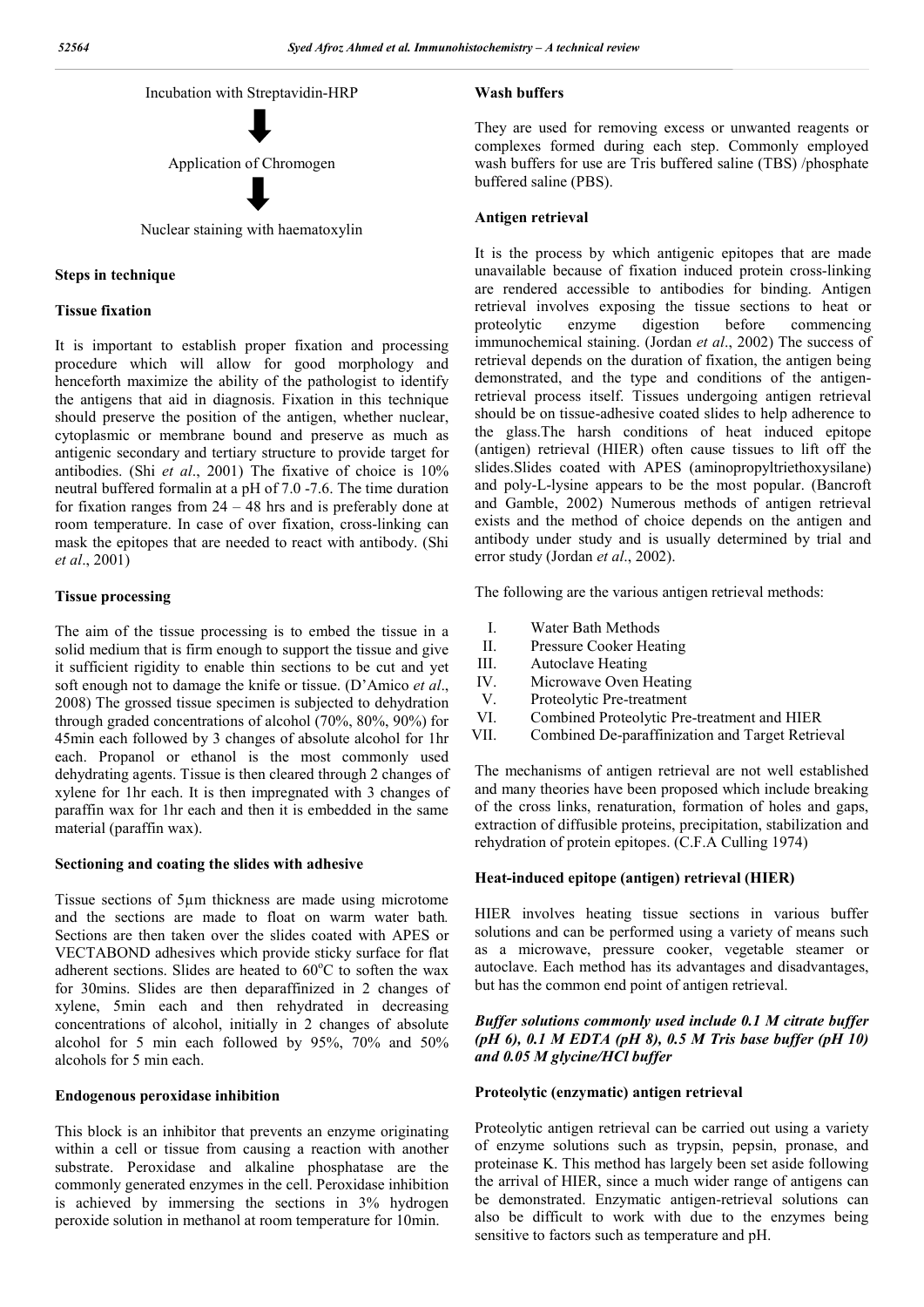**Once antigen retrieval is done slides are allowed to cool for 20-30mins. Followed by rinsing in PBS, 2 changes for 5min each**



**Fig.1. Structure of an antibody**

## **Protein blocks**

Protein blocks refer to the process where in different reagents are used to reduce the chances of nonspecific reactions of antibody with components other than antigens thereby reducing the non immune-specific reactions. They also eliminate background staining. Blocking buffer *(10% fetal bovine serum in PBS)* is added onto sections and incubated in humidified chamber at room temp for 1hour. Excess blocking buffer is drained off from the slide.



**Fig.2. Protein Block**

## **Antibodies**

They constitute an important reagent to all immunohistochemical techniques. They belong to a group of proteins called immunoglobulins that are present in the blood of immunized animals. Immunoglobulins are comprised of five major classes namely IgG, IgA, IgM, IgD, IgE in decreasing orders of their concentrations of which IgG and IgM are the most frequently used in Immunohistochemistry. IgG is the

most abundant antibody in a newly immunized individual wheras IgM is the first detectable humoral antibody. (Shi *et al*., 2001)



#### **L – LIGHT CHAIN H – HEAVY CHAIN**

#### **Fig.3. Structure of an antibody**

#### **Monoclonal antibodies**

They are derived from a single clone of plasma cells and hence are immunochemically identical. They react with a specific epitope on the antigen against which they are raised. Mice are frequently used for the production of monoclonal antibodies. Advantages of monoclonal antibodies over their polyclonal counterparts include high homogeneity, absence of nonspecific antibodies, ease of characterization and minimal batch-to-batch variability. (Shi *et al*., 2001)



**Fig.4. Monoclonal Antibody**

#### **Polyclonal antibody**

They are derived from different cell types and hence are immunologically dissimilar. They react with the epitopes on the antigen against which they are raised. Animals that are frequently used for their production are rabbits followed by goat, pig, sheep, horse, guinea pig and others. Frequent use of rabbits is attributed primarily to their ease of maintenance and secondly the human antibodies to rabbit proteins are rare when compared to those from other animals like goat. Also the rabbit antibodies precipitate human proteins over a wider range of either antigen or antibody excess. New Zealand white rabbit is the most frequently used animal for the production of polyclonal antibodies. (Shi *et al*., 2001)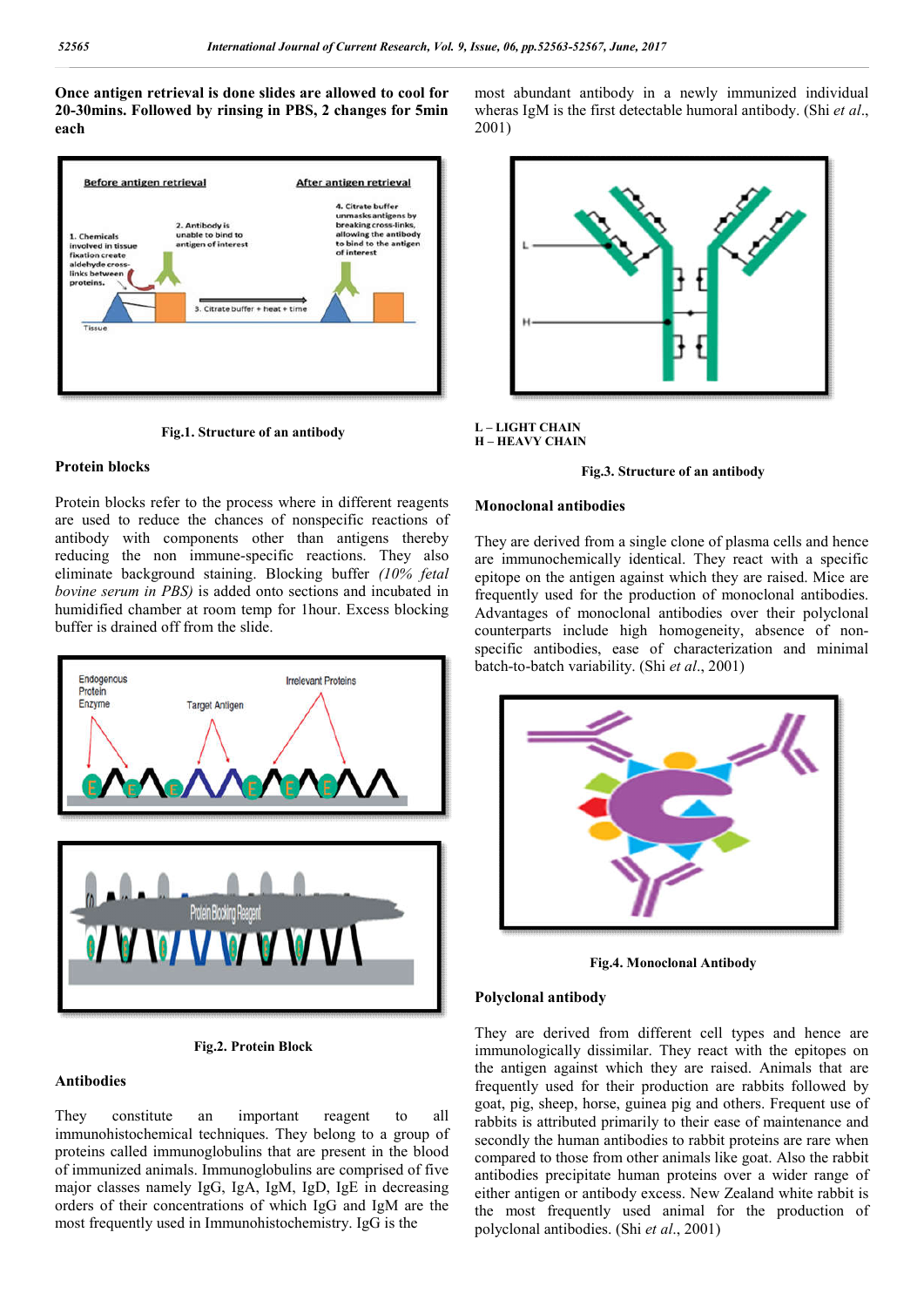

**Fig.5. Polyclonal Antibody**

### **Antibody titre**

Optimum antibody titre may be defined as the highest dilution of an antiserum that results in maximum specific staining with the least amount of background staining under specific test conditions.For polyclonal antisera, titres vary from 1:100 to 1:2000 and for monoclonal antisera, they vary from 1:10 to 1:1000 in cell culture supernatants and upto 1:1,00,000 in ascites fluid. (Immunohistochemical staining methods  $4<sup>th</sup>$ edition)

## **Incubation with primary antibody**

Primary antibodies areraised against the antigen of interest and are typically unconjugated/unlabelled. They are diluted with Antibody Dilution Buffer at proper working concentration according to manufacturer's guidance.

*100-400 µl of diluted primary antibody is added to each section and incubated at 37 ºC for 1hour or 4<sup>o</sup> C for 12-24 hours in closed incubation chamber. Slides are then washed in PBS, 2changes, 5mins each.*



**Fig.6. Incubation with Primary Antibody**

## **Incubation with secondary antibody**

Raised against immunoglobulin of the primary antibody species, usually conjugated to linker molecule. It is biotinylated. Avidin and streptavidin possess 4 binding sites for biotin (vitamin). In ABC method secondary antibodies are conjugated to biotin and function as links between primary antibody and avidin peroxidase complex.

**Each section is immersed in 100-400 µl diluted biotinylated secondary antibody for 30min at 37 ºC. Slides are then washed in PBS, 2changes, 5mins each**

#### **Streptavidin – HRP incubation**

Enzyme-substrate reactions convert colorless chromogens into colored end products. Horseradish peroxidase and calf intestine alkaline phosphatase are common.HRP is used because of convenience and clarity. Streptavidin – HRP antibody is diluted with Antibody Dilution Buffer at proper working concentration according to manufacturer's guidance. 100-400 µl of diluted Streptavidin–HRP is added to each section and incubated at  $37\Box$  for 30min in an incubation chamber. Slides are then washed in PBS, 2changes, 5 mins each. (Immunohistochemical staining methods  $4<sup>th</sup>$  edition)





**Fig.7. Streptavidin-HRP Incubation: Avidin Biotin Complex Method**

#### **Chromogen**

DAB/AECare the commonly used chromogens. They produces a brown end product that is highly soluble in alcohol and other solvents. Enzymatic activation of the chromogen results in visible reaction product at the antigen site. 100-400 µl of freshly prepared *DAB (diaminobenzidine*) reagent is added to each section to reveal the color of antibody staining. Colour is allowed to develop. Sections are washed in PBS for 3changes, 2mins each to stop staining.

#### **Hematoxylin stain**

Sections are counterstained in haematoxylin reagent according to manufacturer's instructions. Slides are rinsed in running tap water for about 15min. Dehydrated through 4 changes of